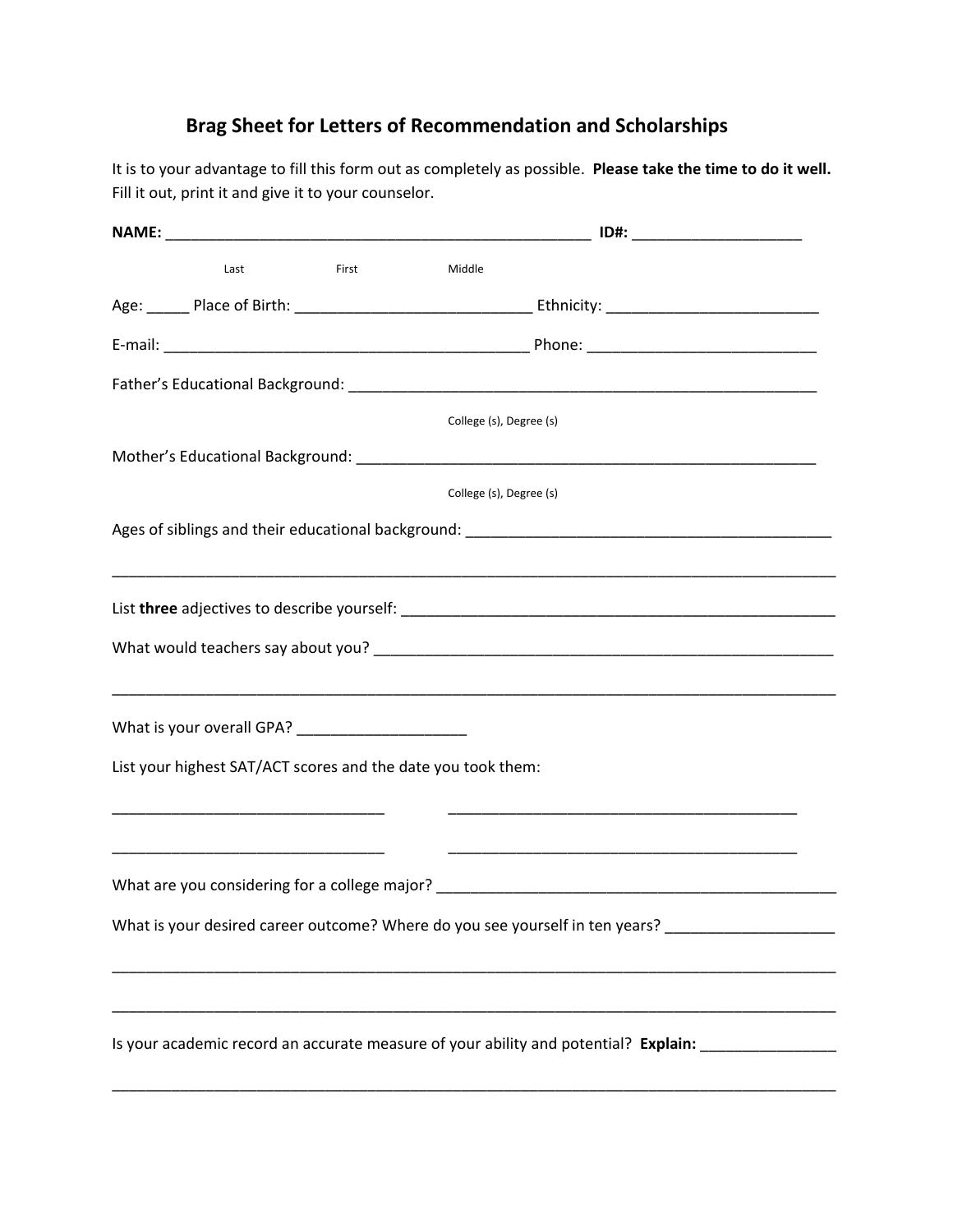What is one of your weaknesses? How have you overcome or compensated for this weakness? What's important to you? What are you passionate about? How have your pursued your interest in this What community service activities have you participated in the past four years-specify the date/year for each activity.

Do you have any leadership experience? This would include any club cabinet positions, sports team captain positions, summer job working with younger kids, or tutoring. \_\_\_\_\_\_\_\_\_\_\_\_\_\_\_\_\_\_\_\_\_\_\_\_\_\_\_\_\_

Describe an experience that has had a great impact on your life and why: \_\_\_\_\_\_\_\_\_\_\_\_\_\_\_\_\_\_\_\_\_\_\_\_\_\_